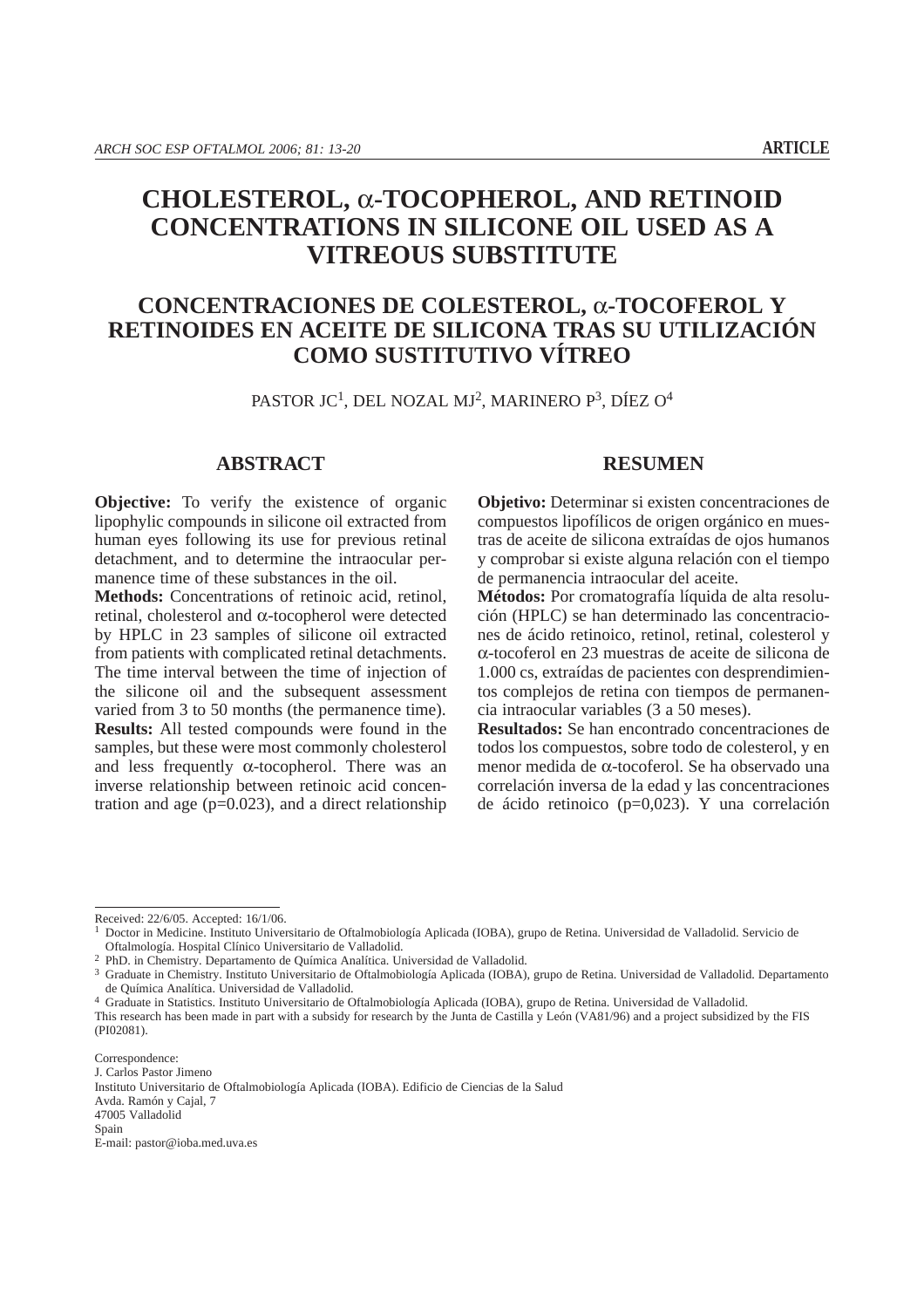between cholesterol concentration and permanence time (p=0.0008) at least up to 20 months.

**Conclusions:** These findings confirm that silicone oil is not an inert substance but is capable of extracting lipophylic compounds from the intraocular tissues. There is a clear linear elevation of cholesterol levels with increased intraocular permanence time. This finding could be used to further establish a safe permanence time for intraocular silicone oil used in ophthalmologic surgery. More studies with larger samples are warranted to evaluate this further *(Arch Soc Esp Oftalmol 2006; 81: 13-20).*

**Key words:** Retinal, retinol, retinoic acid, cholesterol, α-tocopherol, silicone oil, vitreous substitute.

## **INTRODUCTION**

Silicone oil (SiO) is a term utilized to designate any of the hydrophobic polymeric compounds based on the chemistry of siloxane which are utilized as vitreous substitutes since the Sixties (1).

Although these substances have been considered to be relatively inert, a number of adverse effects have been published throughout these years with corresponding histopathological correlations (2). However, there are studies which deny this toxicity or attribute it to circumstances not directly related to the use of SiO. In any case, it is not easy to find alternatives for this long-term vitreous substitute, and to date SiO continues to be considered as the best option for repairing complex retina detachments.

To improve the biocompatibility of SiO, highly purified oils are utilized in order to reduce as much as possible the presence of the so-called LMWCs (Low Molecular Weight Components) (3-6).

However, even though at present SiO is utilised with the highest possible degree of purity, complications continue to arise the pathogeny of which is not yet fully understood, such as band keratopathy, chronic hypotonia or intraocular inflammations (2).

Some authors have attributed said complications to purely mechanical effects of the oil (7), which is sometimes not easy to admit on the basis of the anatomic and pathological findings in human eyes (6).

One aspect which has not been given due attention by researchers is the lipophilic nature of these compounds which can cause damage due to their directa entre el tiempo de permanencia intraocular del aceite y los niveles de colesterol (p=0,0008) que se mantiene hasta los 20 meses.

**Conclusiones:** Se confirma que el aceite de silicona no es una sustancia tan inerte ya que es capaz de disolver compuestos lipídicos procedentes de tejidos intraoculares. Existe una elevación linear de los niveles de colesterol que podría utilizarse como orientación para decidir cuándo extraer el aceite de silicona, aunque hacen falta estudios con series más grandes.

**Palabras clave:** Retinal, retinol, ácido retinoico, colesterol, α-tocoferol, aceite de silicona, sustitutivo vítreo.

ability to dissolve intraocular lipids. In theory and depending of their solubilization parameters, phospholipids or proteins would not dissolve in SiO whereas cholesterol and its esters would, together with liposolluble vitamins such as vitamin A. This possible pathogenic capacity was explored by Miguel F. Refojo in 1988 (8) in experimental research with rabbits and analysing the lipids concentration in SiO samples which had remained in two human eyes for 51 and 96 weeks respectively. The result shows the presence of measurable amounts of cholesterol and retinol in the oil (silicone and fluorsilicone), which was interpreted as a proof that these substances are not as inert as had been believed. The same author carried out similar experiments with a silicone-fluorsilicone copolymer called SiFo (9,10), and also found retinol and cholesterol.

The purpose of this research is to analyze the concentrations of cholesterol, α-tocoferol and retinoids (retinoic acid, retinol, retinal) in samples obtained from patients with whom it was necessary to utilize intraocular SiO extracted after a given period of permanency in the eye, when the surgeon deduced that the time was right. An additional purpose is to try to establish the possible correlations of said concentrations with the time of permanency within the eye.

# **SUBJECTS, MATERIAL AND METHODS**

After obtaining the approval of the research committee of our hospital (Valladolid University Clini-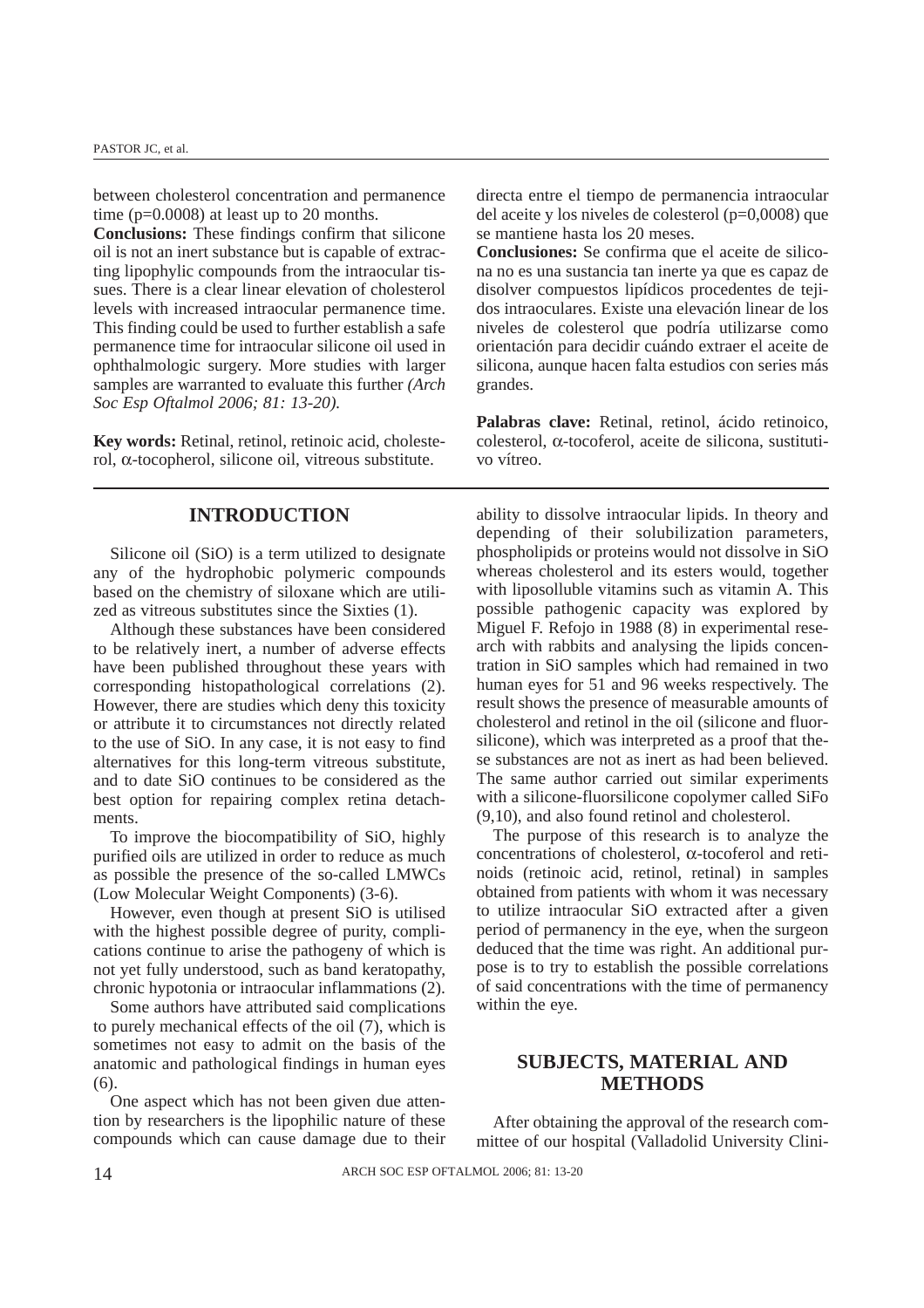cal Hospital), 23 highly purified SiO samples were extracted from 1.000 cs of patients in whom it was necessary to utilise this substance to repair complex retina detachments, complicated mainly by proliferating vitreous retinopathy (VRP). The procedures were carried out as per the 1983 version of the Helsinki Declaration.

The characteristics of the sample are shown in Table I.

#### **Analytical Methods**

The SiO was extracted from the patients eye with a glass aspiration syringe, deposited in a flask of the same material, sealed with a Teflon top and wrapped in aluminium paper to be sent to the Analytical Chemistry Department without any further manipulation. The samples remained in a refrigerator and were isolated from light before the analysis.

In order to determine simultaneously the existence of retinoic acid, retinol, retinal, cholesterol and α-tocopherol, high-resolution liquid chromatography (HPLC) was utilised (Hewlett-Packard HP-1050,Waldbronn, Germany).

For separation, a C8 Zor-bax column was used

**Table I. Characteristics of some patients and Time of permanency of SiO in the eye**

| Sample<br>Age  |    | Gender | Time of permanency<br>(months) |  |
|----------------|----|--------|--------------------------------|--|
| $\,1\,$        | 66 | V      | 2.0                            |  |
|                | 58 | V      | 3.0                            |  |
| $\frac{2}{3}$  | 25 | V      | 4.0                            |  |
|                | 23 | Y      | 5.4                            |  |
| $\frac{4}{5}$  | 50 | V      | 5.8                            |  |
| 6              | 61 | V      | 7.2                            |  |
| $\overline{7}$ | 45 | Н      | 7.4                            |  |
| 8              | 30 | V      | 11.5                           |  |
| 9              | 64 | V      | 11.7                           |  |
| 10             | 54 | V      | 12.5                           |  |
| 11             | 45 | V      | 13.0                           |  |
| 12             | 59 | Η      | 13.1                           |  |
| 13             | 67 | V      | 13.3                           |  |
| 14             | 14 | Η      | 13.5                           |  |
| 15             | 47 | V      | 15.0                           |  |
| 16             | 40 | Η      | 15.0                           |  |
| 17             | 16 | V      | 15.7                           |  |
| 18             | 41 | V      | 17.5                           |  |
| 19             | 28 | Η      | 17.9                           |  |
| 20             | 70 | Η      | 19.6                           |  |
| 21             | 59 | V      | 19.8                           |  |
| 22             | 14 | Н      | 20.2                           |  |
| 23             | 56 | V      | 47.9                           |  |

(Jones Chromatography, Lakewood, Colorado, USA) (15 x 0.46 cm) with a 5 mm particle diameter. To carry out the simultaneous analysis of the five compounds with their respective internal patterns, a mobile phase change was carried out. Acetonitrile was utilized: 0.2 M ammonia acetate  $(75:25, v/v)$  with a flow of 2 ml min<sup>-1</sup> during 10 minutes. Subsequently, by means of a one-minute linear gradient, a mixture of methanol and water  $(95:5, v/v)$  was flushed at a flow rate of 1.5 ml min-1 up to the end of the separation. To increase the sensitivity of the analysis, we also made a change in the detection wavelength, utilizing 350 nm for the first 14 minutes and then 210 nm up to the end of the analysis.

Figure 1 shows the chromatrogram for a 20 ml injection of a mixture of patterns in the above-mentioned conditions, and figure 2 shows the chromatrogram corresponding to the sample of patients (No 13 of the series). The retention times were highly reproducible and the variation coefficients were comprised between  $0.25\%$  for  $\alpha$ -tocopherol and 2.16% for retinoic acid.

#### **Preparation of the samples**

Prior to extraction, water was totally removed with methylene chloride  $(2 \text{ ml per gram of silico-})$ ne). Subsequently, anhydrous sodium sulphate was added to complete the removal. Thereafter, the sample was passed through 0.45 mm filters to eliminate sodium sulphate and helium was bubbled over the liquid (raised up to 50ºC) to eliminate the solvent completely.

In order to isolate the target compounds from the silicone oil matrix, solid phase extraction with silicon cartridges was utilized (Si-Bond Elut, Varian) with 1g filling. To 1g of solid sample were added 25 µl of retinole acetate and tocopherol acetate, utilized as internal patterns for quantification, with a concentration of 0.1 mg ml<sup>-1</sup>, 25  $\mu$ l of BHT of 1 mg  $ml<sup>-1</sup>$ , and 1 ml of n-hexane. Subsequently, the resulting solution was passed through a previously activated cartridge with the passage of 5ml of n-hexane, and the compounds were eluted with 0.5ml of methanol, filtered and injected in the chromatograph.

The treatments described above provided high rates of recovery (exceeding 93%) for all compounds, as well as good reproducibility.

ARCH SOC ESP OFTALMOL 2006; 81: 13-20 15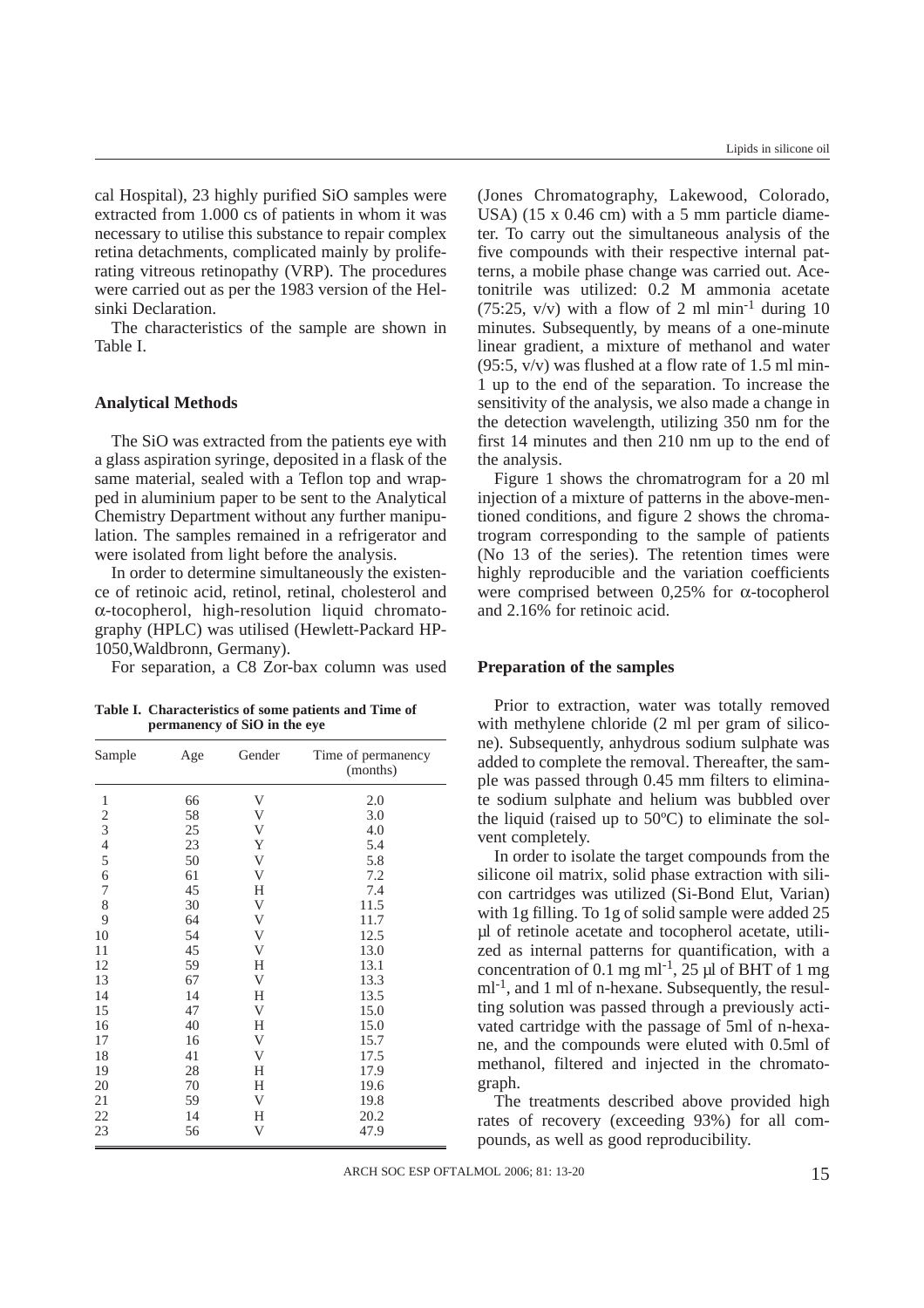

*Fig. 1: Chromatogram corresponding to the injection of a mixture of patterns.*

## *Reactants*

All utilized solvents were of HPLC quality. Acetonitrile, methanol, n-hexane and n-propanole were supplied by Scharlau (Barcelona, Spain). Methylene chloride was supplied by Merck (Darmstadt, Germany). Ammonium acetate, sodium acetate, mono-based ammonia phosphate, anhydrous sodium sulphate were of analytical grade and supplied by Merck (Darmstadt, Germany).

The retinoic acid, retinole, retinal, α-tocopherol, cholesterol, retinole acetate, \_-tocopherol acetate, utilized as internal patterns and butylhydroxitoluene (BHT) were supplied by Sigma-Aldrich (Madrid, Spain). BHT was utilised as antioxidant



*Fig. 2: Chromatogram corresponding to the injection of a sample extracted from the eye of a patients (sample 13).*

after it was established with specific experiments that the utilization of 50 ppm of this compound allows the preservation of patterns with an error below 3% for a 60 day period.

### *Calibration*

Individual dissolutions of each compound in nhexane were prepared and utilized as a basis for preparing a pattern mixture of known concentration in each target compound.

For the quantification of the compounds, the internal pattern method was utilised. The calibration of the compounds was made by adding different volumes of the pattern mixture to 1g of purified silicone and subjecting them to the same treatment as the samples to be analysed. The calibration curves were obtained by repeated injection of a fixed volume of 20 µl in a concentration range of up to 50  $mg 1<sup>-1</sup>$ , which proved to be linear for all compounds with low detection and quantification limits being obtained.

By means of regression analysis, the influence of the gender, age and permanency time of patients on the concentration of the different compounds was studied.

The statistical programme utilized is Statgraphics version Plus 5.1 (Manugistics, Inc, Dallas, EEUU).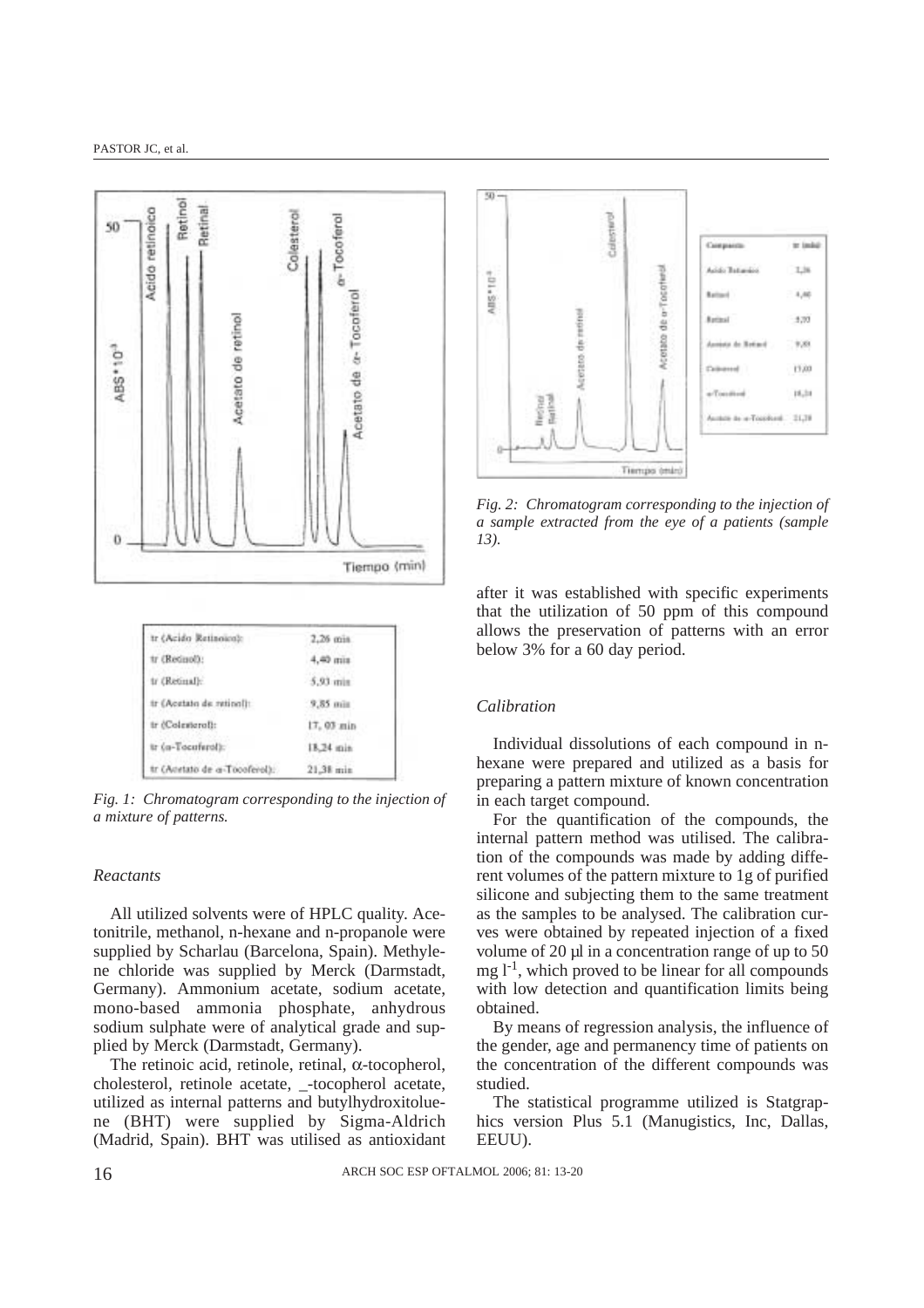## **RESULTS**

The concentration of the different lipid compounds are shown in table II. In some cases values were not recorded in the table because the concentrations were below the detection limit. This was particularly marked in the case of  $\alpha$ -tocopherol, where concentrations were detected in only seven of the 23 samples.

No significant differences were observed in what concerns gender in relationship to the different compounds. As regards the age of patients, significant differences were found only in the retinoic acid concentrations, which decreased with the increase of age ( $p = 0.023$ ) (fig. 3). As regards the concentrations depending on the permanency time, significant differences were found only in cholesterol ( $p =$ 0.0008) (fig. 4), which raised gradually up to 20 months.

# **DISCUSSION**

The lipid compounds studied in this research were selected on the basis of the indications of the initial work by Refojo (8) and on the sollubility

**Table II. Concentrations of different compounds, in µg/g**

parameters of lipophillic substances present in the retina and therefore presumed targets for being dissolved by SiO during its permanency in the eye. Retinoids (retinol, retinal and retinoic acid) are found in vertebrates mainly in the retina pigmentary epithelium and in light receptors (11). The role of retinol in the visual cycle is well known, but it must be taken into account that retinol, in the form of retinal 11cis, is found in the chromophore and that,



*Fig. 3: Retinoic acid concentrations for different patients age groups. A significant reverse relationship was found p=0.023.*

| Sample | Retoinic Acid | Retinol | Retinal | Cholesterol | Tocopherol |
|--------|---------------|---------|---------|-------------|------------|
|        | 0.02          |         | 0.07    | 7.67        |            |
| 2      | 0.03          | 0.01    | 0.11    | 9.89        |            |
| 3      | 0.06          | 3.78    | 1.59    | 36.13       |            |
| 4      | 0.13          |         | 0.03    | 5.54        |            |
| 5      | 0.03          | 0.16    | 0.02    | 33.96       | 0.08       |
| 6      | 0.04          | 1.64    | 0.32    | 49.19       |            |
| 7      | 0.03          | 0.17    | 0.09    | 23.39       |            |
| 8      | 0.03          | 1.43    |         | 49.05       |            |
| 9      | 0.03          | 0.07    |         | 38.24       |            |
| 10     | 0.02          | 0.08    | 0.02    | 53.78       | 0.11       |
| 11     | 0.04          | 0.12    | 0.04    | 28.69       | 0.29       |
| 12     | 0.02          | 0.12    | 0.07    | 24.57       |            |
| 13     |               | 0.65    | 1.07    | 87.22       |            |
| 14     | 0.13          | 0.86    | 2.74    | 90.29       |            |
| 15     | 0.08          |         | 0.05    | 69.30       | 0.03       |
| 16     | 0.06          | 0.03    | 0.46    | 69.48       | 0.77       |
| 17     | 0.03          | 0.17    | 0.14    | 61.98       | 0.12       |
| 18     | 0.16          | 0.42    | 0.35    | 98.88       |            |
| 19     | 0.05          |         | 0.01    | 58.40       | 0.25       |
| 20     | 0.05          | 1.09    | 0.80    | 94.21       |            |
| 21     | 0.05          | 0.14    | 0.12    | 30.96       |            |
| 22     | 0.28          | 0.99    | 1.53    | 33.13       |            |
| 23     | 0.02          | 0.12    | 0.12    | 61.15       |            |

—: amounts below detection limit.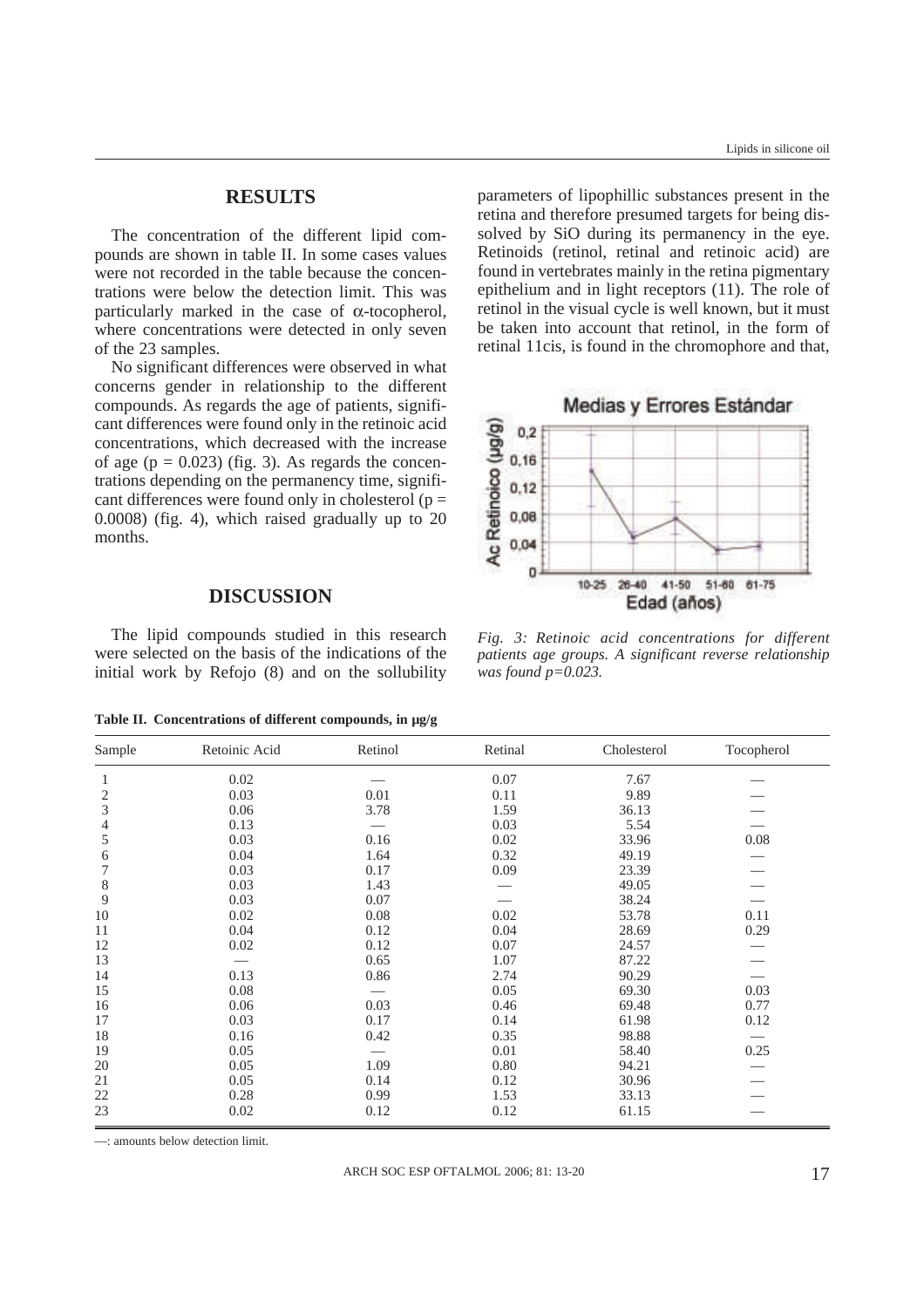

*Fig. 4: Cholesterol concentrations based on the intraocular permanency time of silicone oil. A statistically significant relationship was found, p=0.0008.*

after its transformation to «all-trans retinol», it is transported to the pigmentary epithelium of the retina where the regeneration process takes place (11). Internal, retinoic acid plays an important role in the functions of many cells (12) where it seems to regulate the expression of given genes. Vitamin A, in the form of retinol, is absorbed by the cell and oxidised into retinoic acid, which is capable of penetrating the nucleus and joining nuclear receptors (12). This substance, dissolved in SiO, has been utilised in an experimental proliferating vitreous retinopathy model to inhibit cellular proliferation, precisely due to its relatively high sollubility in lipids (13). As regards \_-tocopherol, which is also part of the liposolluble vitamins, it is essential for the integrity of the cellular membranes and functions as an antioxidizing agent (14).

On the other hand, cholesterol and its esters with long chain fatty acids are important components of lipoproteins of all cellular membranes and not only of the retina (11).

The results of this research confirm that SiO is capable of extracting said lipids from intraocular tissue. This extraction may affect not only the physical properties of the oil but also the functioning of the retina and confirms that silicone is not as inert as described in literature (8).

As mentioned previously, the toxicity of silicone for the retina has been controversial from the beginning of the utilization of this substance as a vitreous substitute, and although there is no consensus in literature, at this time it is accepted that silicone oil produces a sustained intraocular inflammatory res-

ponse (6,15,16) and our group has published other papers which indirectly involve this substance in other more generalized inflammatory expressions (17,18).

In addition and as commented above, experimental research has proved the loss of the external layers of the retina, lesions in the ganglionary cell layer and even the presence of SiO at the level of the optic nerve (9,19). Some papers have proved reductions in the a and b waves of the electroretinogram (20), all of which supports the idea of retinal toxicity of this substance.

Notwithstanding the above and the recent appearance of the so-called «heavy» silicones, SiO continues to be at this time the only valid alternative for treating specific complex vitreous-retinal pathologies, and even though it is important to be aware of its adverse effects, in our view it would be more interesting to have clear guidelines about the time silicone can remain inside the eye without causing irreversible damages. In this respect, at least in what concerns cholesterol, there is an increase of its concentrations matching the permanency time, although this study does not allow to establish the pathological significance thereof.

No explanation has been found for the inverse relationship between the age of patients and the levels of retinoic acid. This finding should be confirmed with additional research.

In summary, it has being confirmed that SiO is capable of extracting lipid compounds from inside the eye, mainly from the retina, which allows us to state that it is not an inert substance, although this does not imply it is equally toxic. More research in this area is needed, at least while SiO continues to be the most utilized long evolution vitreous substitute.

### **REFERENCES**

- *1. Cibis PA. Symposium: present status of retinal detachment surgery. Vitreous transfer and silicone injections. Trans Am Acad Ophthalmol Otolaryngol 1964; 68: 983-987.*
- *2. Peyman GA, Schulman JA. Vitreous substitutes. East Norwalk. Connecticut: Appleton and Lange. 1995; I: 1-52.*
- *3. Gabel VP, Kampik A, Burkhart J. Analysis of intraocularly applied silicone oils of various origins. Graefes Arch Clin Exp Ophthalmol 1987; 225: 160-162.*
- *4. Pastor JC, López MI, Alonso JI, Nakamura K, Fernández M. Efectos biológicos de los componentes de bajo peso molecular del aceite de silicona. Arch Soc Esp Oftalmol 1990; 59: 271-276.*

18 ARCH SOC ESP OFTALMOL 2006; 81: 13-20